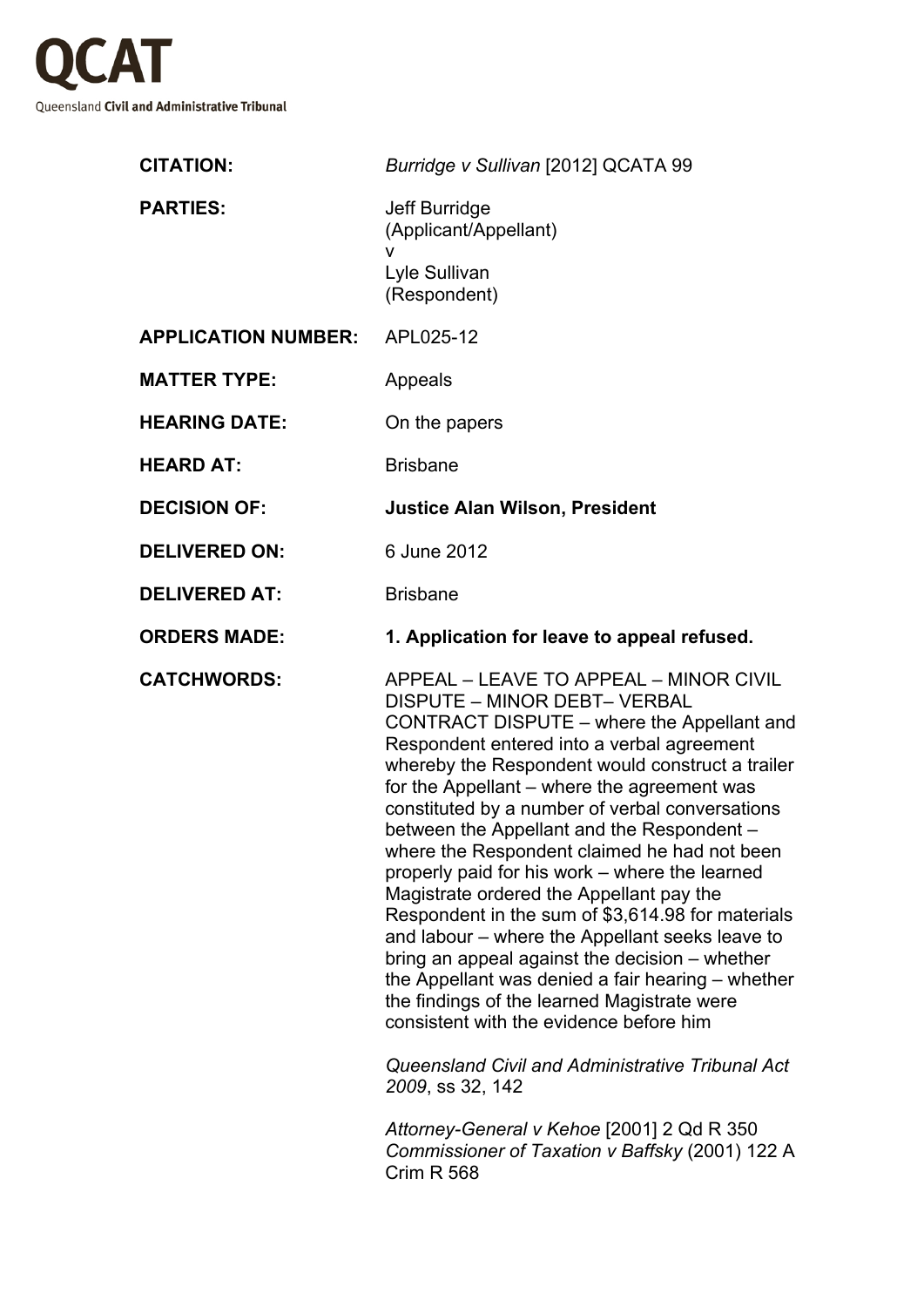## *Tully v McIntyre* [2001] 2 Qd R 338

## **APPEARANCES and REPRESENTATION (if any):**

This matter was heard and determined on the papers pursuant to s 32 of *Queensland Civil and Administrative Tribunal Act* 2009 (QCAT Act).

## **REASONS FOR DECISION**

- [1] Mr Sullivan agreed to construct a trailer for Mr Burridge using, in part, some materials removed from a vehicle Mr Burridge owned. Claiming that he had not been properly paid for his work, Mr Sullivan later brought proceedings in QCAT's Minor Civil Disputes jurisdiction for \$4,159.00.
- [2] After a hearing before a Magistrate sitting as a QCAT Member on 1 December 2011, it was ordered that Mr Burridge pay Mr Sullivan \$3,614.98, plus \$95.00 for QCAT filing fees.
- [3] Mr Burridge seeks leave to bring an appeal against that decision. Leave is necessary before the appeal can proceed: QCAT Act, s 142(3)(a)(i). By direction of the Appeal Tribunal, the application for leave (and the appeal, if leave is granted) are to be determined on the papers, with written submissions from each party.
- [4] Mr Burridge's submissions, prepared by his solicitors, assert that the learned Magistrate made a number of errors that warrant a grant of leave, the upholding of the appeal, and a re-hearing. Those errors are said to be:
	- 1) Giving too much weight to the verbal and written evidence of Mr Sullivan, to the exclusion of Mr Burridge's evidence.
	- 2) Receiving in evidence, and relying upon, receipts produced by Mr Sullivan which Mr Burridge has not seen before the hearing, and about which he was unable to make submissions.
	- 3) Failing to seek evidence from Mr Burridge about those receipts.
	- 4) Wrongly accepting Mr Sullivan's evidence that he was to be paid an agreed hourly rate of \$50.00 for his labour, despite previous evidence that he had done other work for Mr Burridge at an agreed rate of \$40.00.
	- 5) Failing to allow Mr Burridge the proper opportunity to make verbal submissions on his own behalf.
	- 6) Wrongly finding that a total cost for the trailer of over \$5,000.00 was "within the range anticipated by the parties", against Mr Burridge's evidence that Mr Sullivan had represented to him that the total cost would be in the range \$3,000.00-\$3,500.00, inclusive of materials.
	- 7) Making findings against Mr Burridge despite the fact he (Mr Burridge) had not had the opportunity to see the trailer.
- [5] I have listened to the audio recording of the hearing. They do not support Mr Burridge's contentions that he was denied a fair hearing, or taken by surprise. He agreed, both in correspondence which was attached to Mr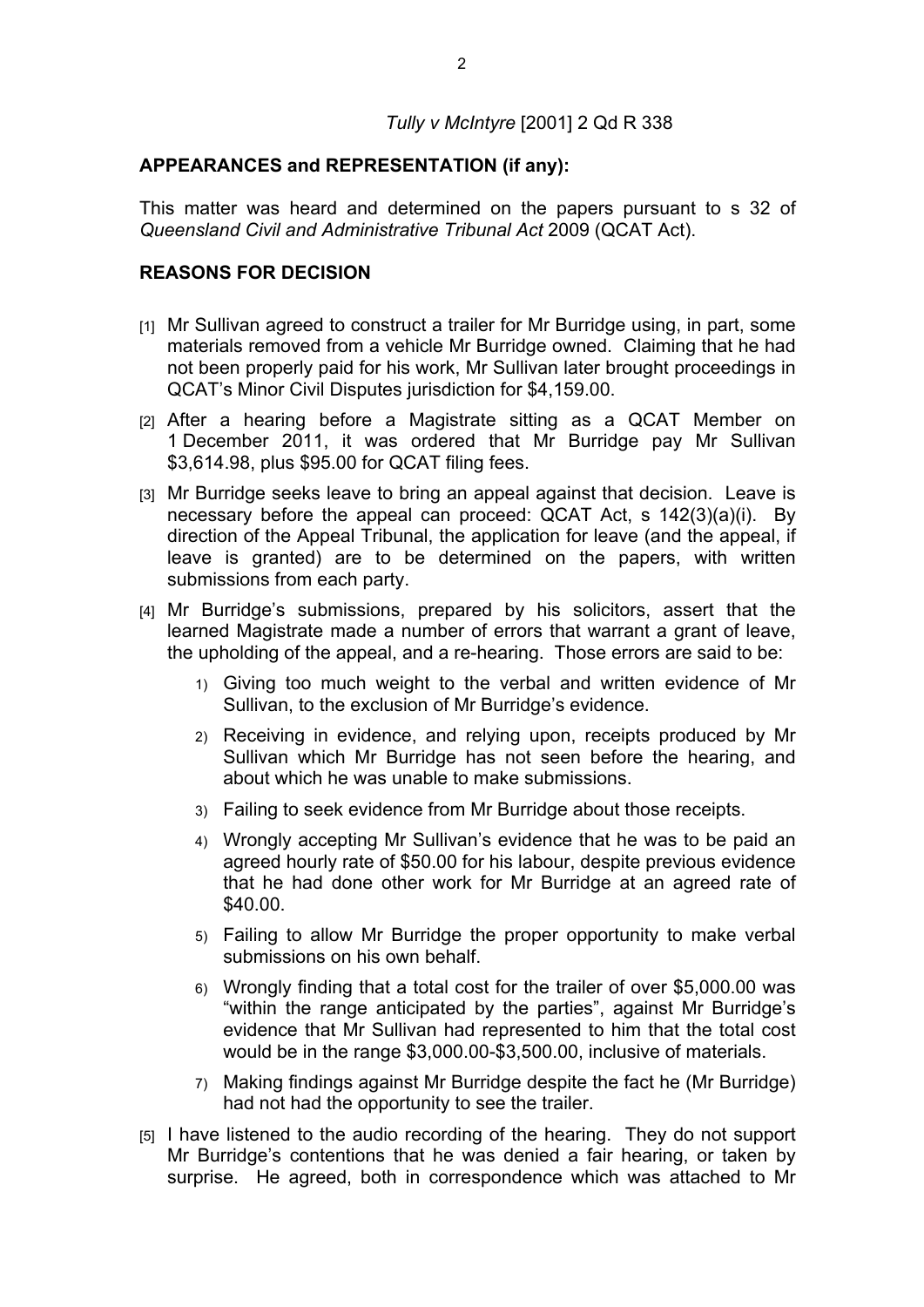Sullivan's original MCD application and in his evidence at the hearing, that he had not, despite invitations from Mr Sullivan, gone out to inspect the trailer because he was too busy to do so.

- $[6]$  Mr Burridge did not indeed, he could not dispute that Mr Sullivan had incurred costs for materials and performed work in respect of the trailer. The audio recording shows he was allowed the opportunity to see photographs, and the receipts Mr Sullivan produced, and that the learned Magistrate regularly reverted to him to ensure he had the opportunity to make any submissions, and give any evidence that he wished, as the hearing progressed.
- [7] The primary dispute revolved around Mr Burridge's claim that his original contract with Mr Sullivan was on terms that materials for the job would approximate \$1,500.00, and that the total cost inclusive of materials and labour would be between \$3,000.00 and \$3,500.00. Mr Sullivan denied that and said it was impossible for him to estimate the ultimate cost before the work began, and said he had only represented that he would do the job "as cheaply as I can".
- [8] The learned Magistrate accepted that Mr Sullivan has performed work and purchased materials which directly related to the trailer and the agreement between the parties. He very carefully traversed Mr Sullivan's receipts for materials, and disallowed some items.
- [9] He said, in his Reasons, that the parties had entered into a "arrangement of sorts" which was not "rock-solid" but involved, he accepted, terms that materials would cost around \$1,500.00, and that Mr Sullivan would otherwise be paid an hourly rate of \$50.00.
- [10] Those Reasons, given orally, are short, but sufficient for it to be clear that he preferred Mr Sullivan's evidence to that of Mr Burridge and, in particular, that he accepted that the parties had entered into an agreement under which Mr Sullivan would construct a trailer for which the materials would cost around \$1,500.00 and for which he would otherwise be paid \$50.00 per hour for his labour, with no representation from Mr Sullivan or agreement on his part about an upper limit for the price.
- [11] While it might be said that, as a matter of general principle (and sensible business dealing), parties are unwise to enter into agreements that are "open-ended" in this way, transactions of this kind are hardly unknown to the law. The learned Magistrate's findings, while terse, were consistent with the evidence before him and he was entitled, and had sufficient evidence to, make the findings he did.
- [12] The nature and extent of the obligation to provide full reasons varies according to the nature of the case.<sup>1</sup> In QCAT's Minor Civil Disputes jurisdiction, giving immediate oral decisions accords with the spirit and purpose of the *Queensland Civil and Administrative Tribunal Act 2009*.
- [13] Those decisions will not be subjected to criticism that fails to acknowledge the circumstances in which they are given, or the pressure of the

<sup>1</sup> *Attorney-General v Kehoe* [2001] 2 Qd R 350 at 356; *Tully v McIntyre* [2001] 2 Qd R 338.